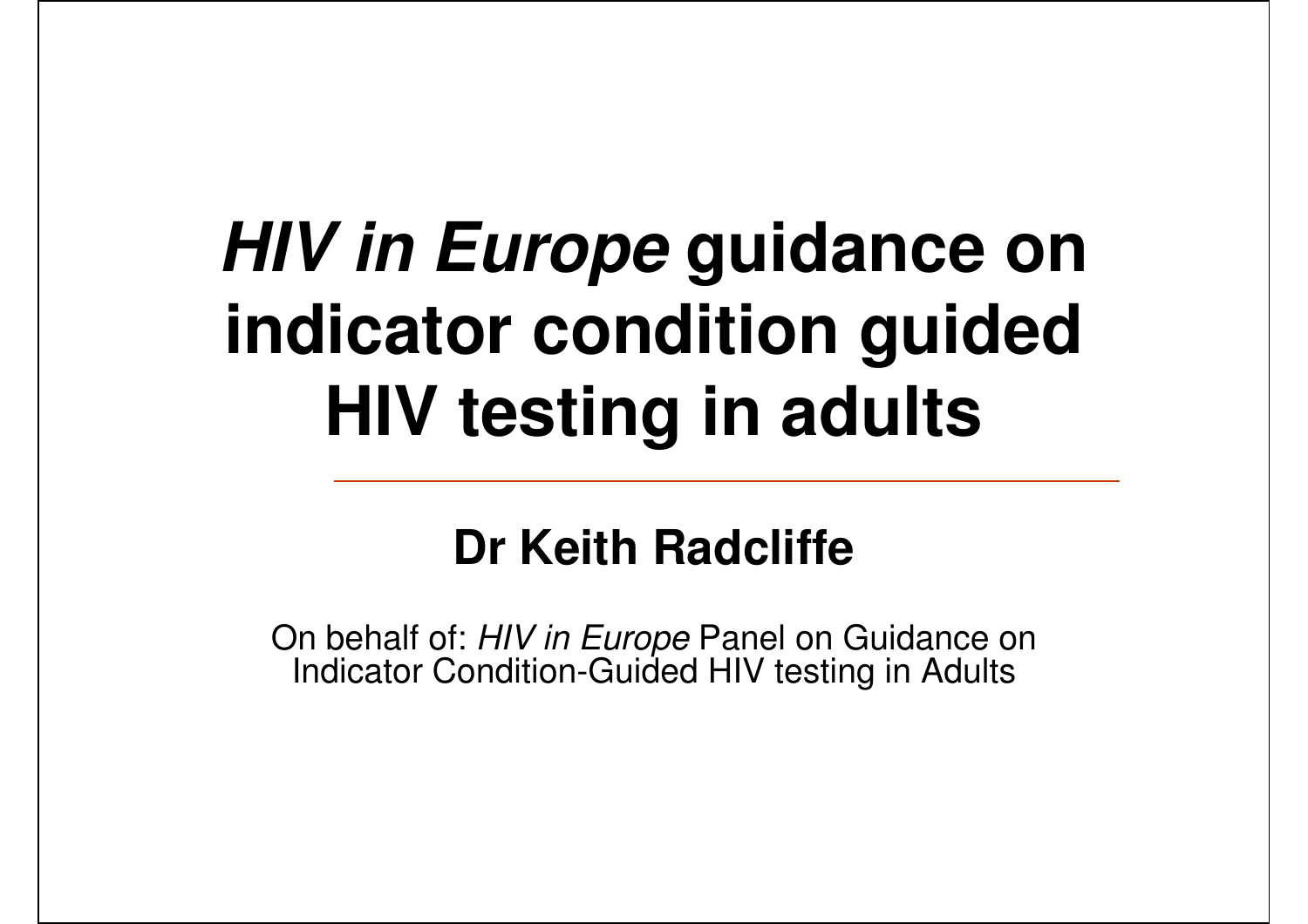# **Benefits of early HIV diagnosis**

#### •**Benefits to the infected individual**

and the state of the  $-$  Antiretroviral therapy (ART)  $\rightarrow$  Reduced mortality & morbidity (near normal life expectancy $^{\text{\tiny{\text{1}}}}$ )

#### •**Benefits to the public health**

- and the state of the Reduced onward transmission
	- Reduction in unsafe sexual behaviour (68%2 $\bullet$ )
	- $\bullet$ ART  $\rightarrow$  infectiousness  $\downarrow$  (96% in HPTN 052<sup>3</sup> 3)
- and the state of the Reduced health care costs
- 1. May M et al. BMJ 2011; **343**: d6016.
- 2. Marks G et al. JAIDS 2005; **39**: 446-53.
- 3. Cohen MS et al. N Engl J Med 2011;**365**:493-505.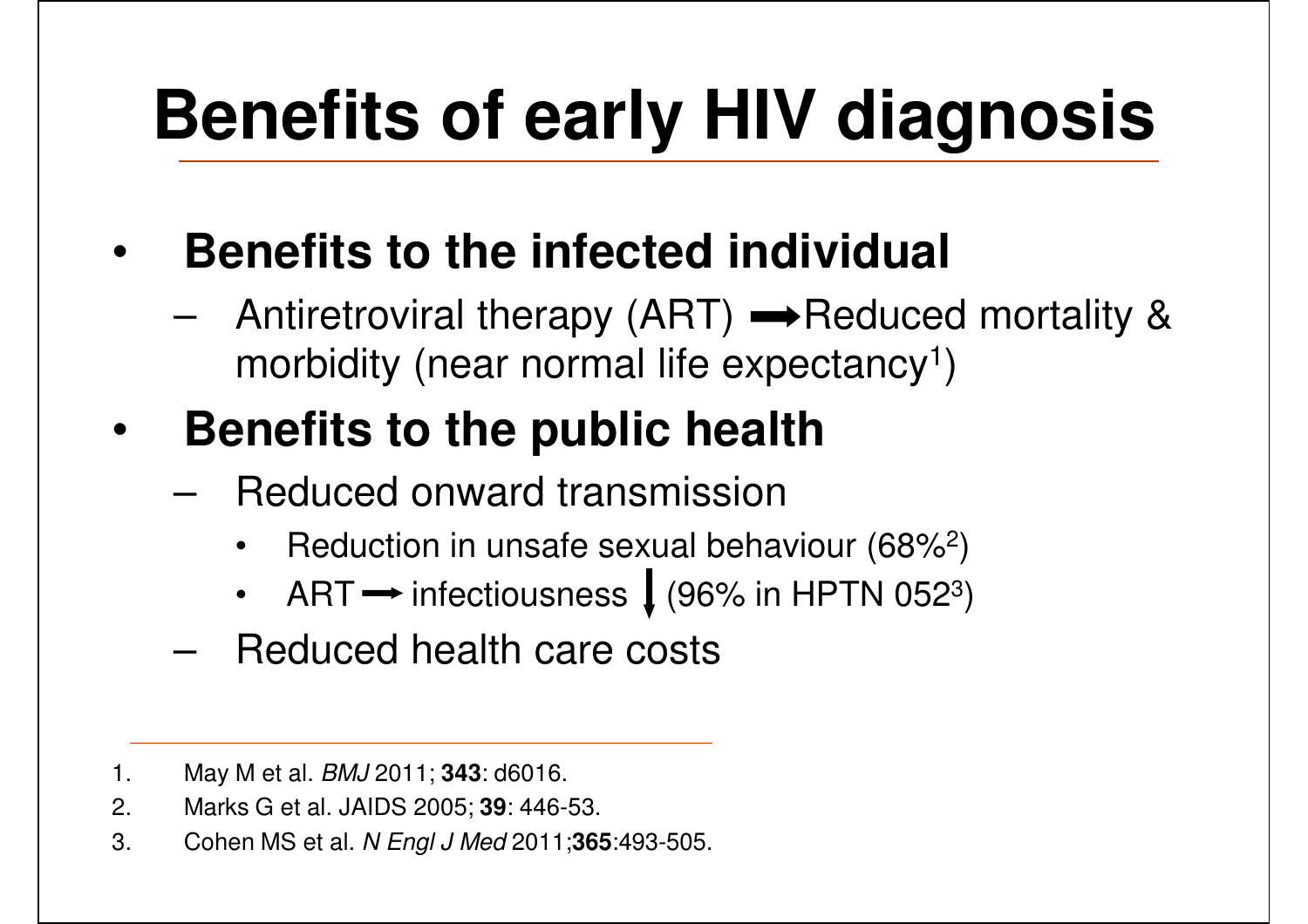# **Problem of late diagnosis**

- Across Europe ~50% cases are diagnosed late i.e. below threshold for treatment i.e.  $CD4 <$ 350<sup>1</sup>
- •More frequent in older male immigrants
- • Less frequent in
	- MSNI (man-wh MSM (men-who-have-sex-with-men)
	- and the state of the Women

### **New approaches needed**

1. HIV/AIDS surveillance in Europe 2010. ECDC & WHO.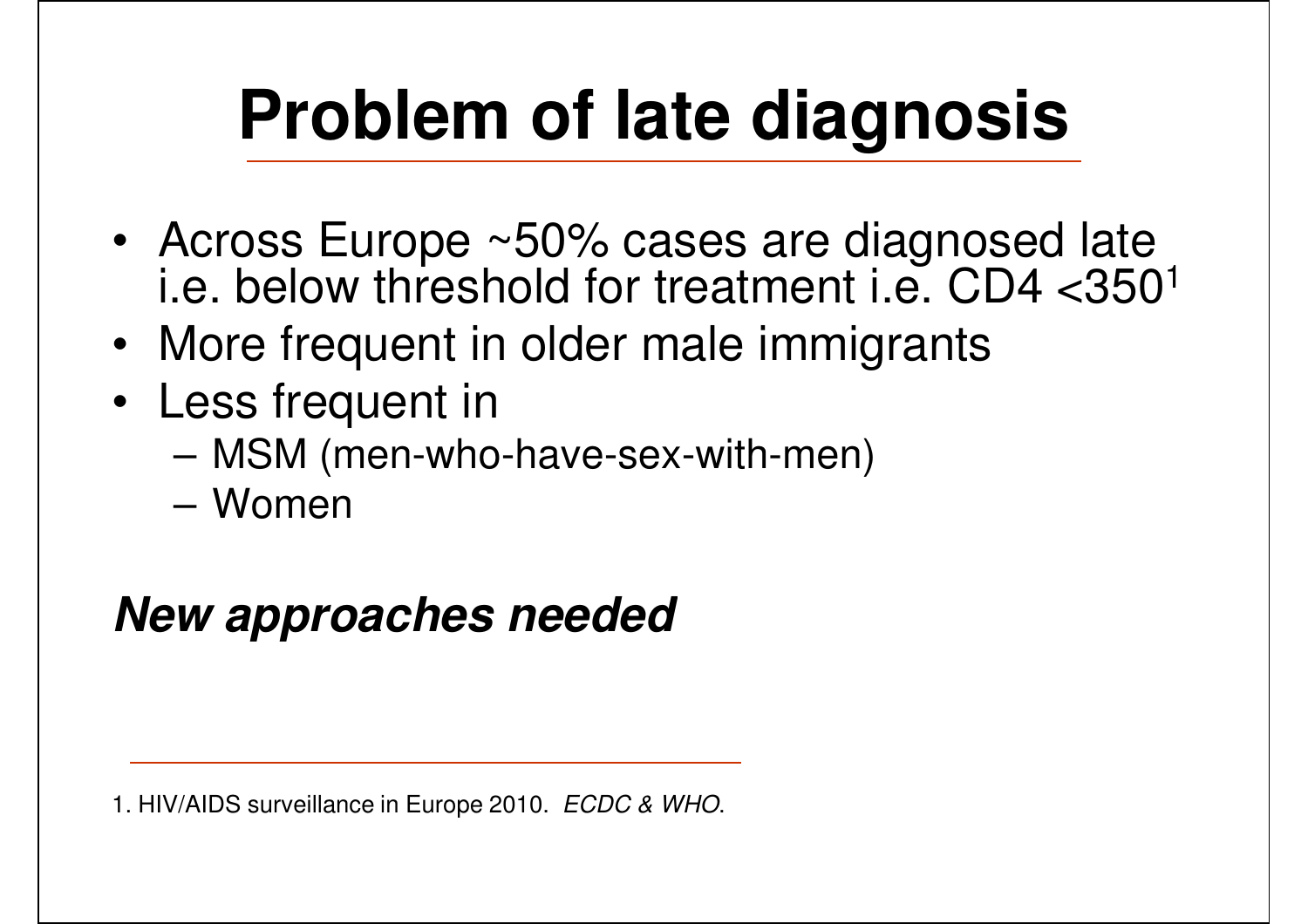# **Barriers to early diagnosis**

#### •**Patient – afraid to ask**

- and the state of the Unawareness of risk
- and the state of the **Denial**
- –Fear of stigma and discrimination
- and the state of the Difficulty accessing services (especially immigrants)

# • **Physician/health care worker – afraid to offer**

- and the state of the – Lack of knowledge
- and the state of the Lack of confidence in asking about risk behaviours and offering a test
- and the state of the Fear of being perceived as discriminatory
- and the state of the Perceived as being too time-consuming or difficult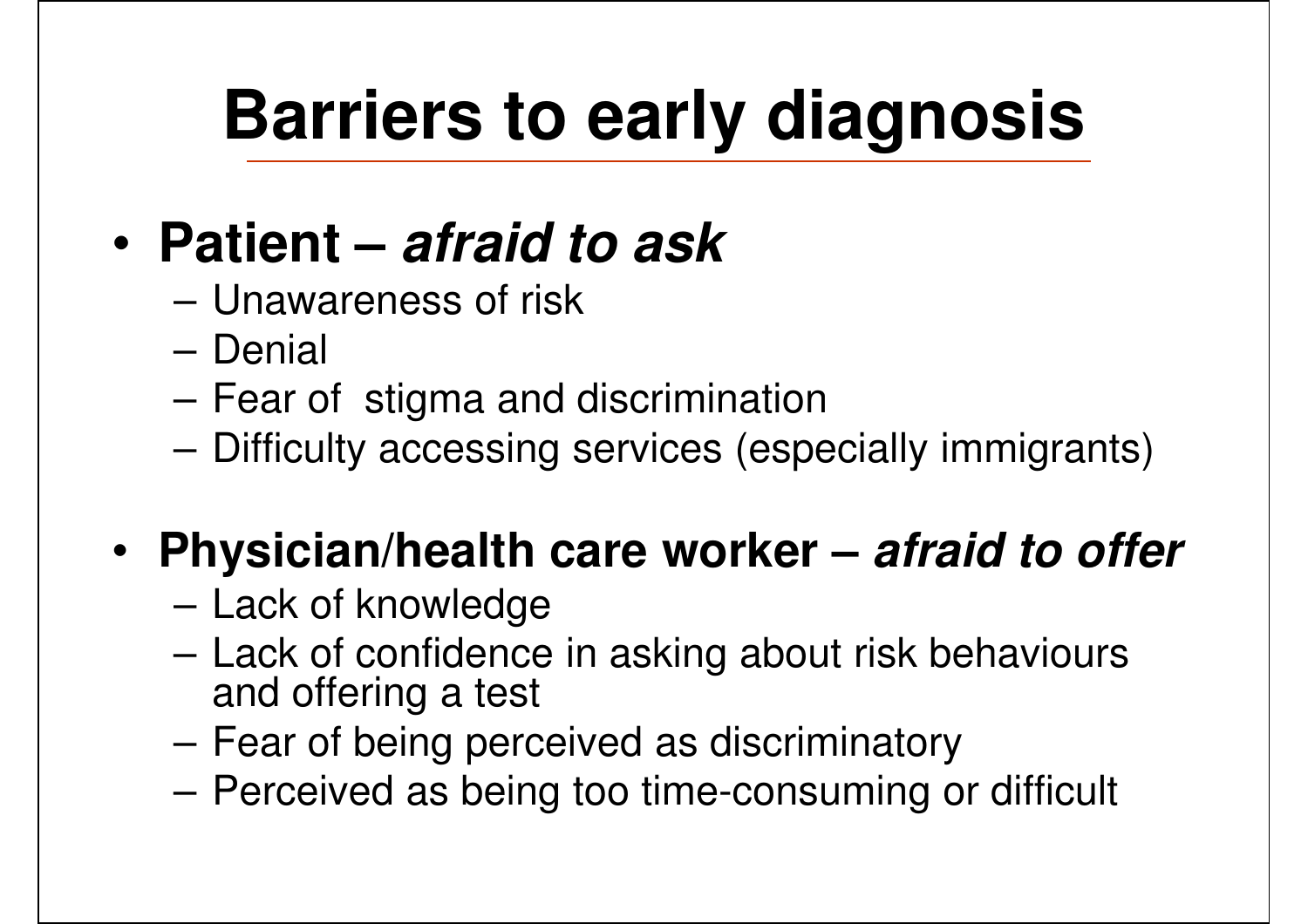# **Overcoming the barriers**

- • Offer of HIV test acceptable to patients in many settings e.g. 83% acute medical patients $^{\rm 1}$
- • But test often not offered e.g. only 43% cases of TB tested<sup>2</sup>
- High variability between clinicians in offering test •e.g. 45-88% among doctors $^3$
- Opt-out (automatic) testing leads to increased rates  $\bullet$ e.g. 96% for antenatal screening in UK in 2010<sup>4</sup>

- 2. Thomas William S et al. Int J STD & AIDS 2011; **22**: 748-50.
- 3. Petlo T et al. Int J STD & AIDS 2011; **22**: 727-9.
- 4. National Antenatal Infections Screening Monitoring. HPA.

<sup>1.</sup> Ellis S et al. Clinical Medicine 2011; **11**: 541-3.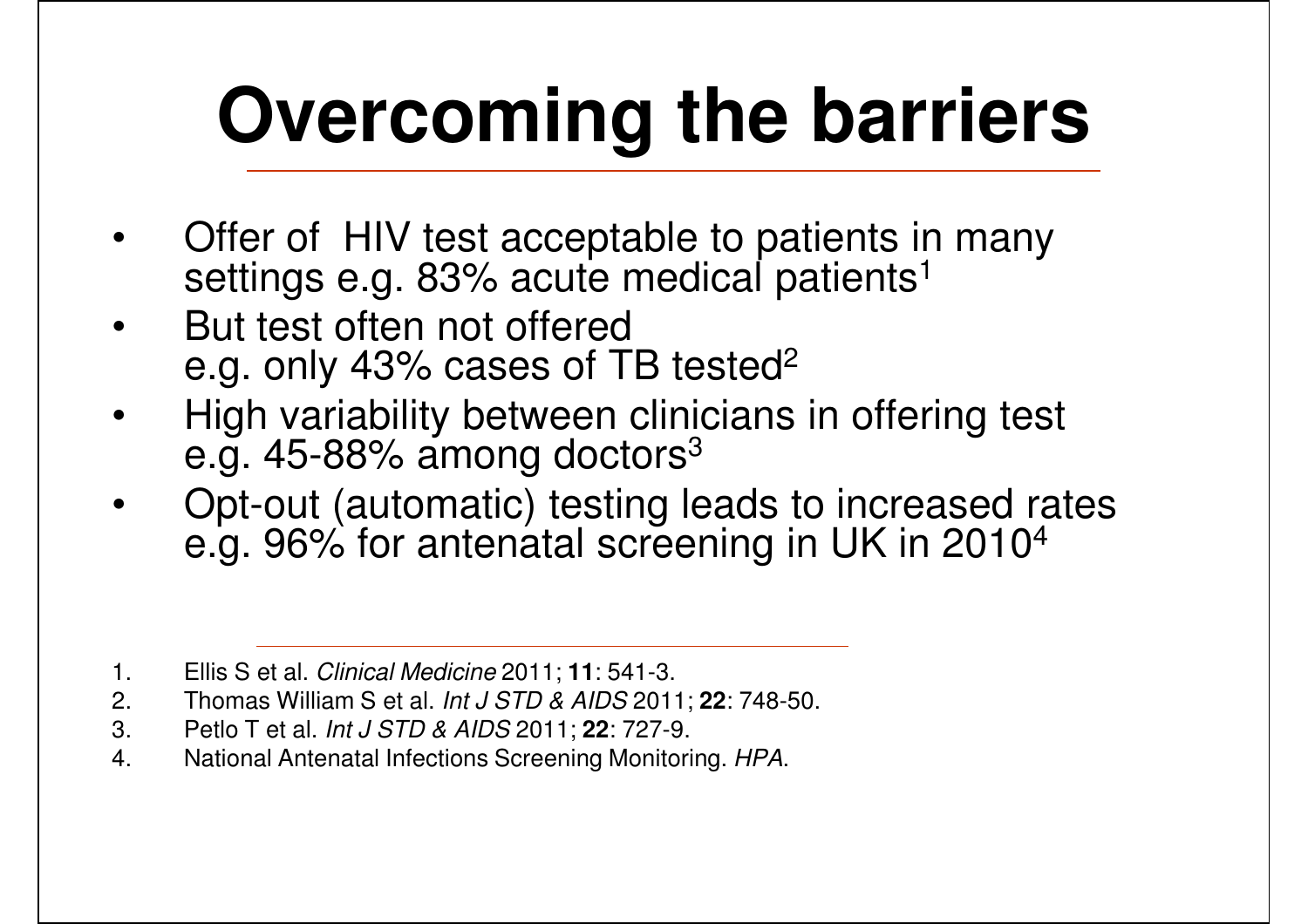## **Indicator condition guided HIV testing**

- Presence of specific diagnoses/clinical scenarios act as an **automatic trigger** for offering an HIV test
- One part of a rational strategy of HIV testing
- Complements other guidelines
	- –**National**
	- –ECDC
	- –WHO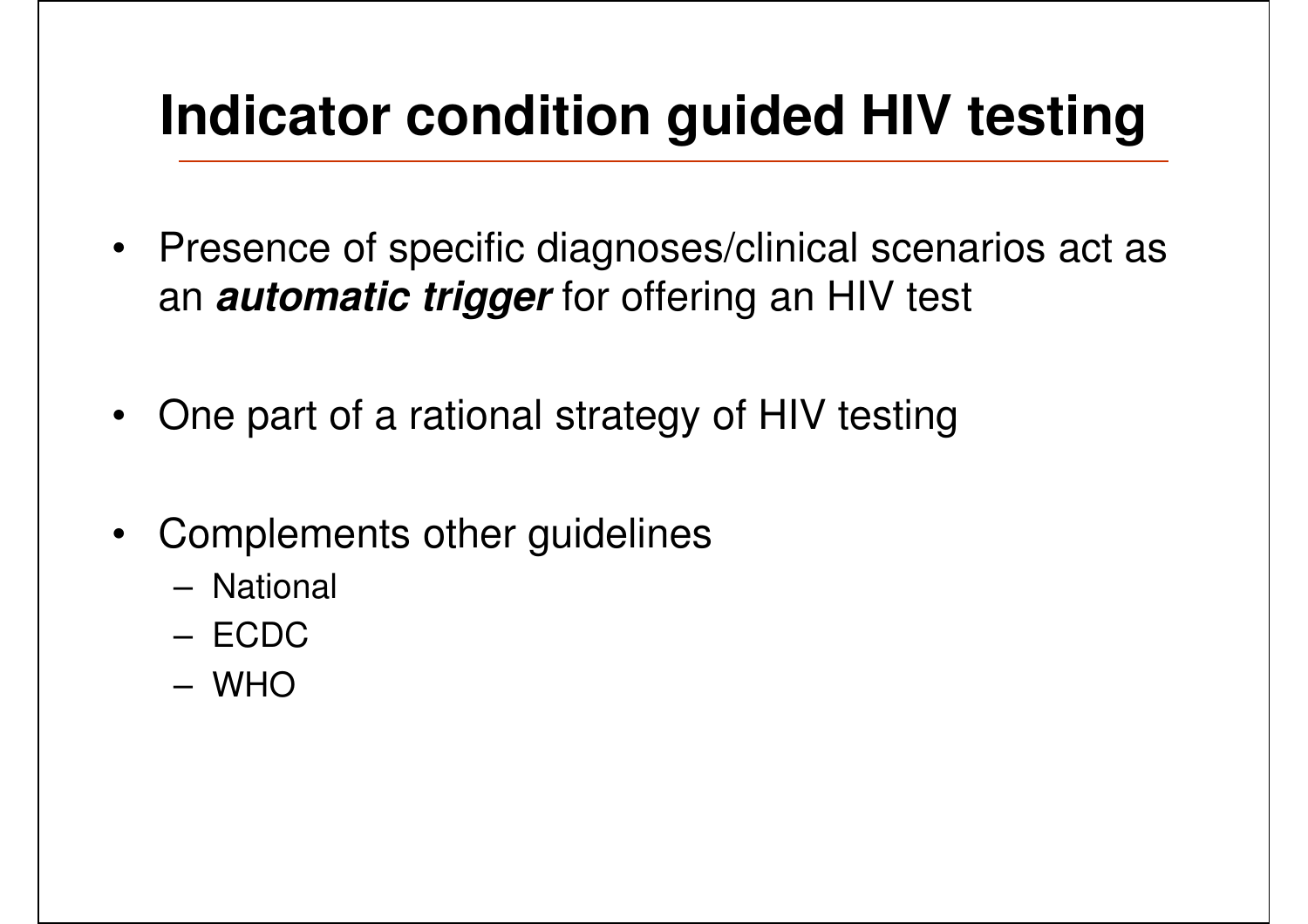# **Indicator conditions**

- 1. AIDS-defining conditions (ADC)
- 2. Conditions associated with increased HIV prevalence  $(>0.1\%)$
- 3. Conditions where failure to diagnose HIV infection may have severe consequences for person's health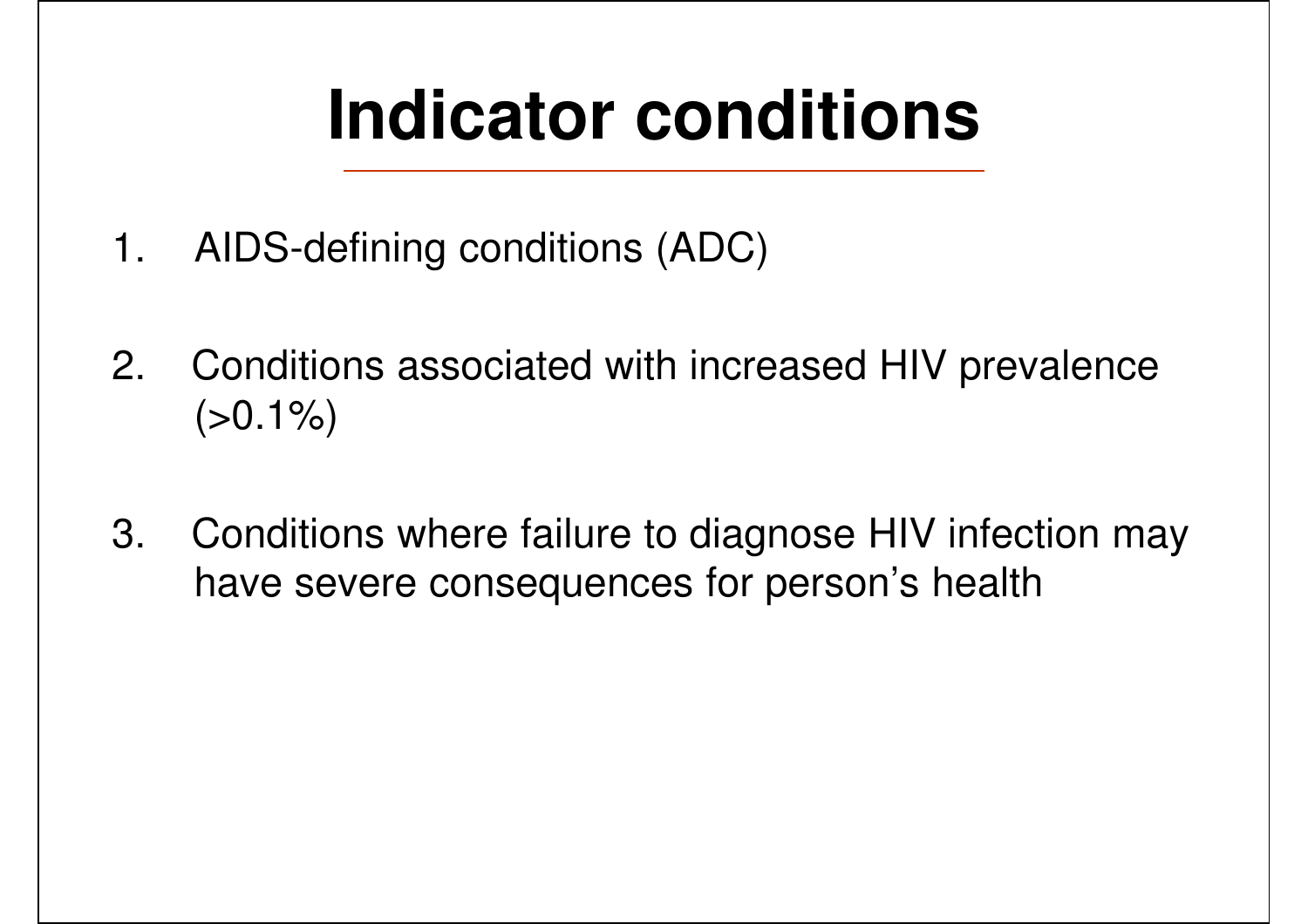### **1. AIDS-defining conditions (ADC)**

- • Opportunistic infections
	- – Fungal
		- • E.g. Pneumocystis jiroveci, cryptococcosis, histoplasmosis, candidiasis (oesophageal, tracheal, pulmonary)
	- – Bacterial
		- • E.g. Tuberculosis (TB), disseminated Mycobacterium avium, recurrent pneumonia or salmonella septicaemia
	- – Parasitic
		- E.g. cerebral toxoplasmosis, cryptospridiosis, microsporidiosis $\bullet$
	- – Viral
		- •E.g. CMV retinitis, PML, persistent HSV
- • Neoplasms
	- –Non-Hodgkin's lymphoma, Kaposi's sarcoma, cervical carcinoma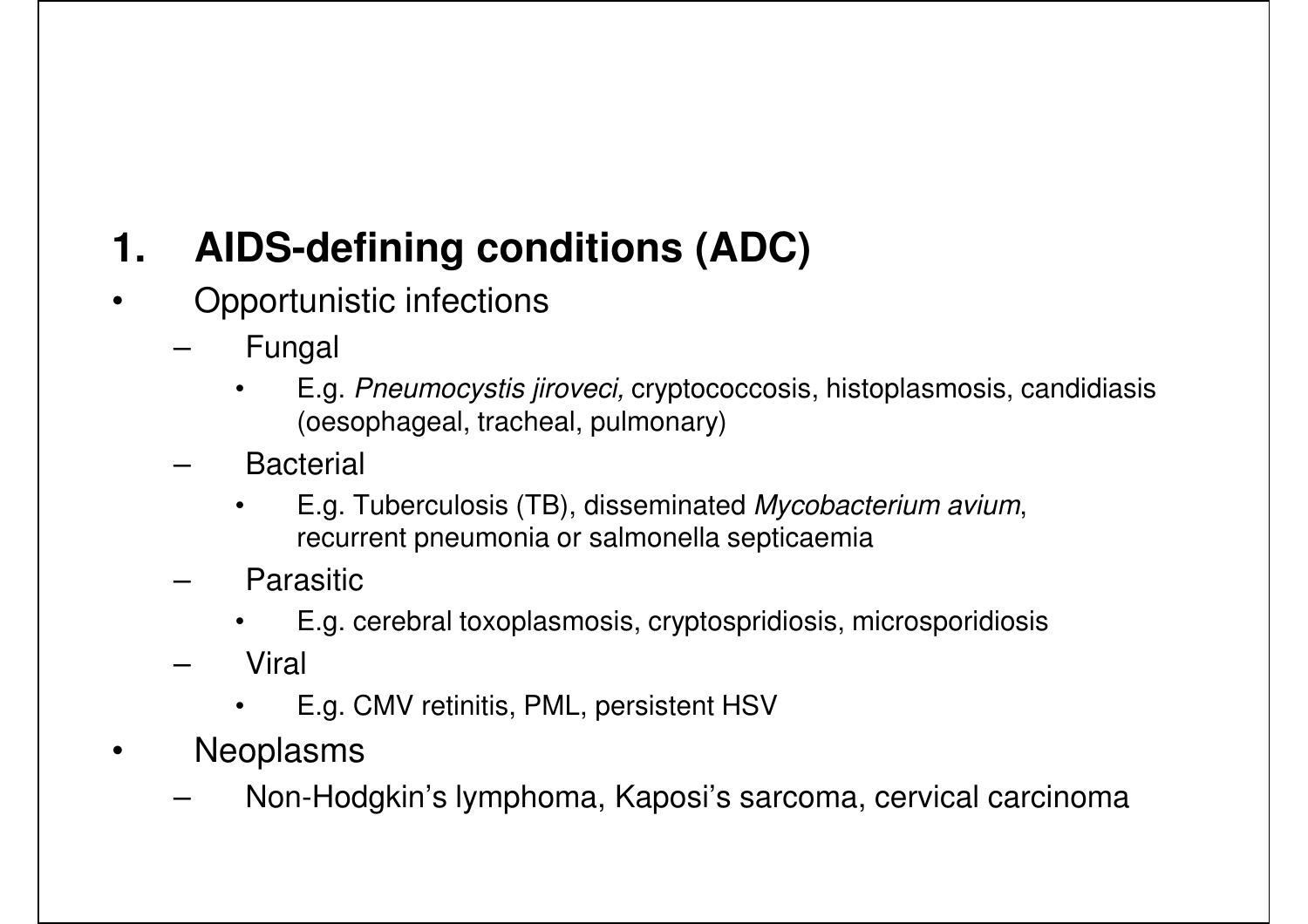### **AIDS-defining conditions**

- • Rationale
	- Significant probability of being HIV-infected–
	- Correct management includes early initiation of ART–
		- ACTG 5164 early ART (i.e. <2 wks; median 12 days) reduced •death or further ADC compared to deferred ART (median 45 days) 14 vs 24% (Odds Ratio = 0.51)<sup>1</sup>
		- •Similarly for starting ART early in TB in HIV infection2
		- $\bullet$ Failure to diagnose and treat is sub-standard care

2. Havlir DV et al. N Engl J Med 2011; **365**: 1482-91.

<sup>1.</sup> Zolopa A et al. PloS One 2009; **4**: e5575.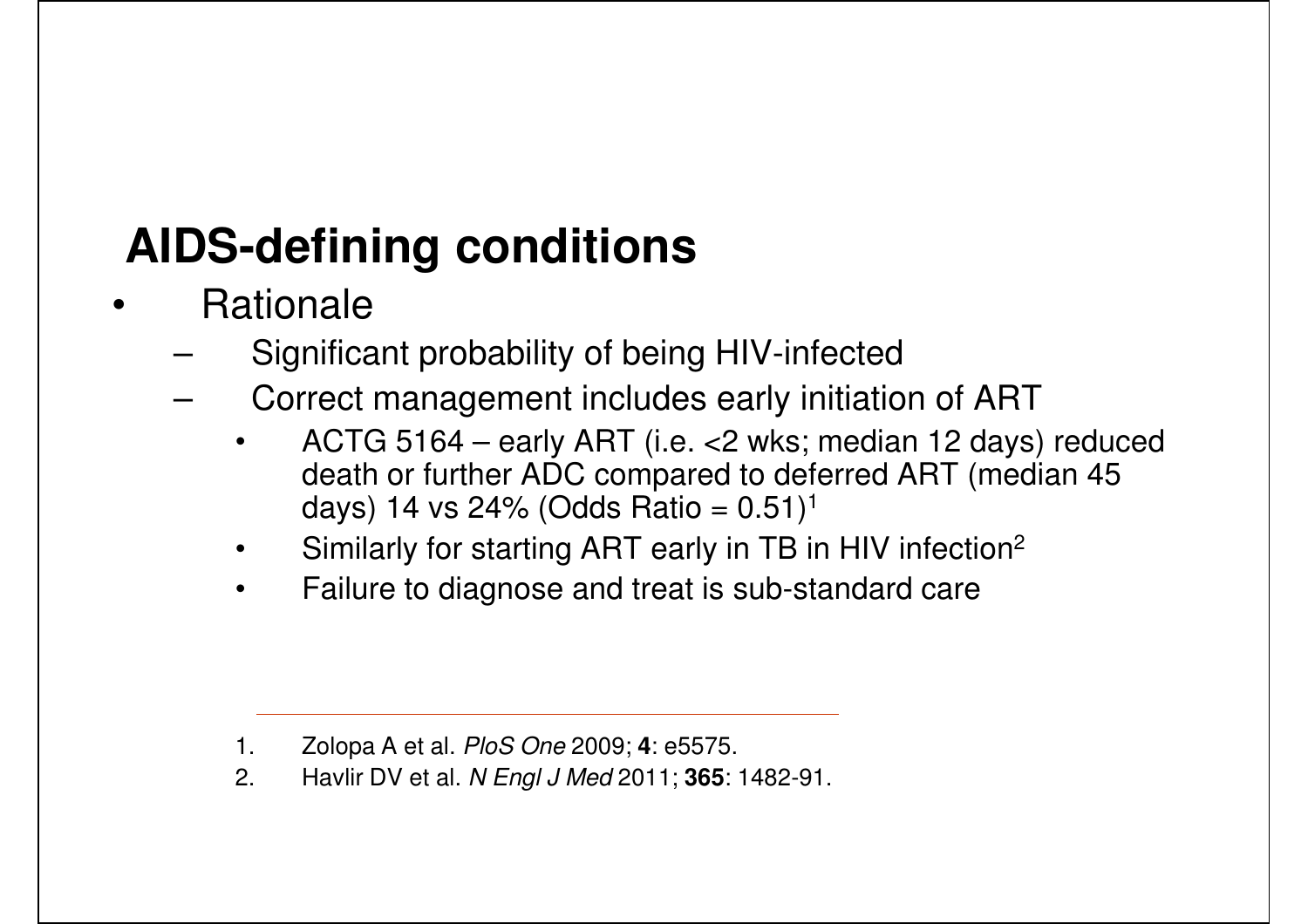## **2. Conditions associated with increased HIV prevalence (>0.1%)**

### **Cost-effectiveness**

- HIV testing is cost-effective if undiagnosed and the state of the prevalence >0.1%<sup>1</sup>



Yazdanpanah Y et al. PLoS One 2010; **5**: e13132.

#### -Recommended by US Centers for Disease Control 2

- 1. Sanders GD et al. N Engl J Med 2005; **352**: 586-95.
- 2. Branson BM et al. MMWR 2001;**50**:63-85.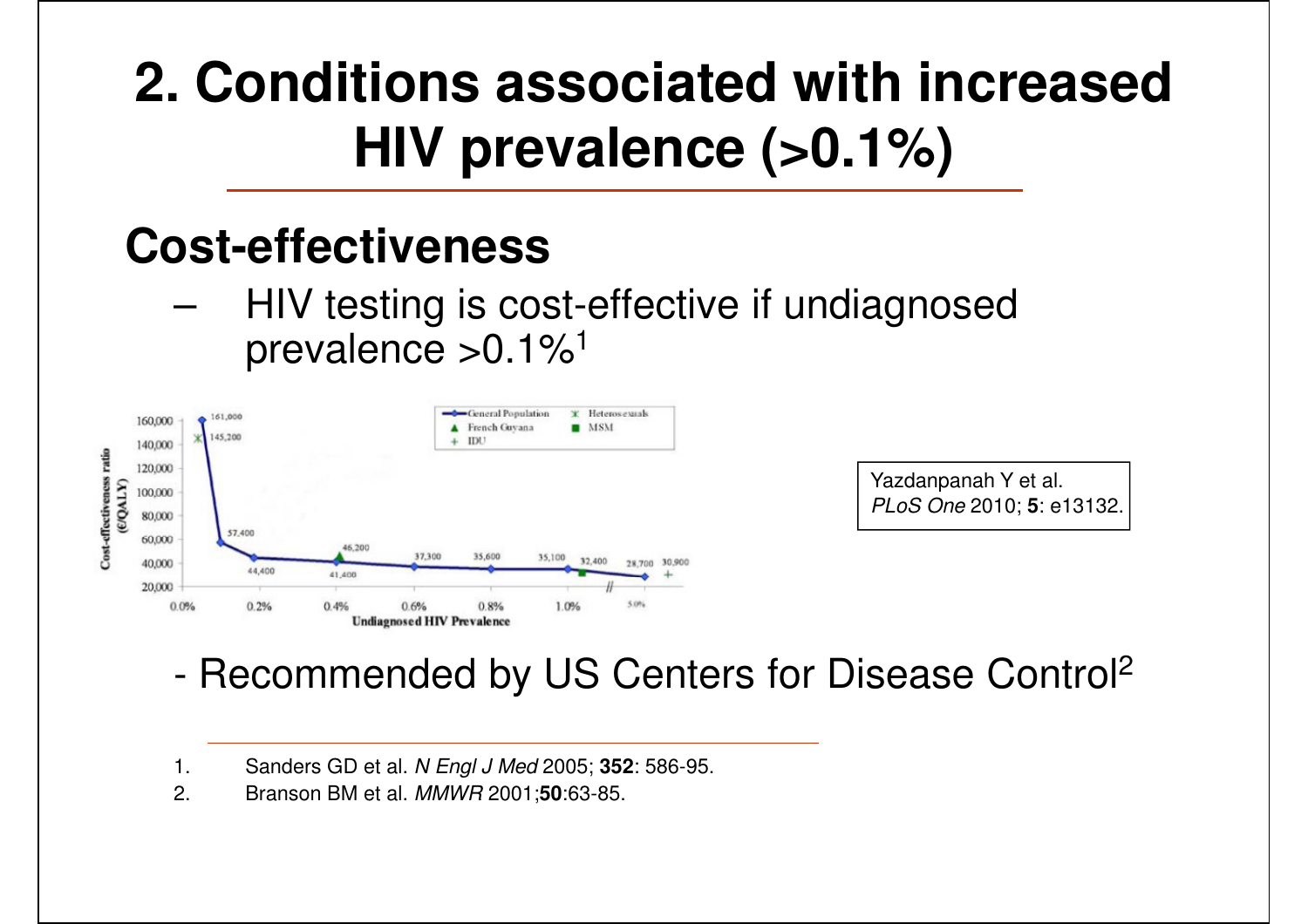### **2a Strongly recommend testing (HIV prevalence >0.1%)**

- •Sexually transmitted infections (4.06%)1
- •Lymphoma  $(0.29%)$ <sup>1</sup>
- Anal cancer/dysplasia (2.90%)<sup>1</sup> •
- •Cervical/anal dysplasia (0.37%)1
- •Herpes zoster (2.89%)<sup>1</sup>
- Hepatitis B or C (0.36%)<sup>1</sup> •
- •Mononucleosis-like illness (3.85%)<sup>1</sup>
- Unexplained leucopaenia or thrombocytopaenia, >4 weeks (3.19%)1 •
- •Seborrheic dermatitis or exanthema (2.06%)<sup>1</sup>
- •Unexplained oral candidiasis (6-23%)
- Invasive pneumococcal disease (2.4%)•
- •Unexplained chronic fever (3%)
- $\bullet$ Unexplained chronic diarrhoea (10-12%)
- •Pregnancy (0.17%)<sup>2</sup>

<sup>1.</sup> HIDES, *EACS* Belgrade 2011.

<sup>2.</sup> National Antenatal Infections Screening Monitoring. HPA.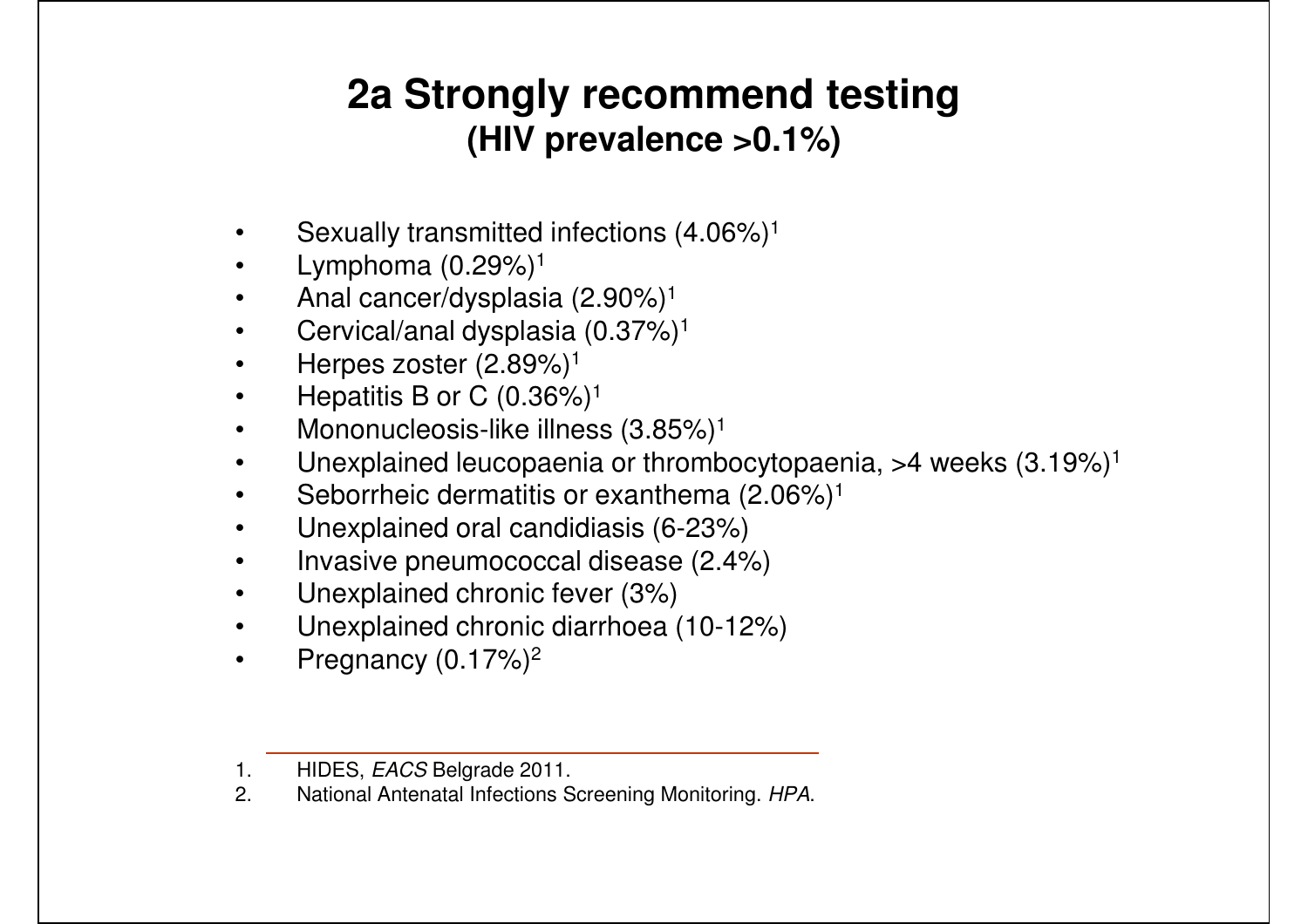### **b. Offer testing (HIV prevalence probably >0.1%)**

- •Primary lung cancer
- $\bullet$ Lymphocytic meningitis
- $\bullet$ Visceral leishmaniasis
- $\bullet$ Oral hairy leucoplakia
- Severe or recalcitrant psoriasis•
- $\bullet$ Guillain-Barré syndrome
- •**Mononeuritis**
- $\bullet$ Peripheral neuropathy
- $\bullet$ Subcortical dementia
- •Multiple sclerosis like disease
- $\bullet$ Unexplained weight loss
- Unexplained lymphadenopathy•
- $\bullet$ Unexplained renal failuire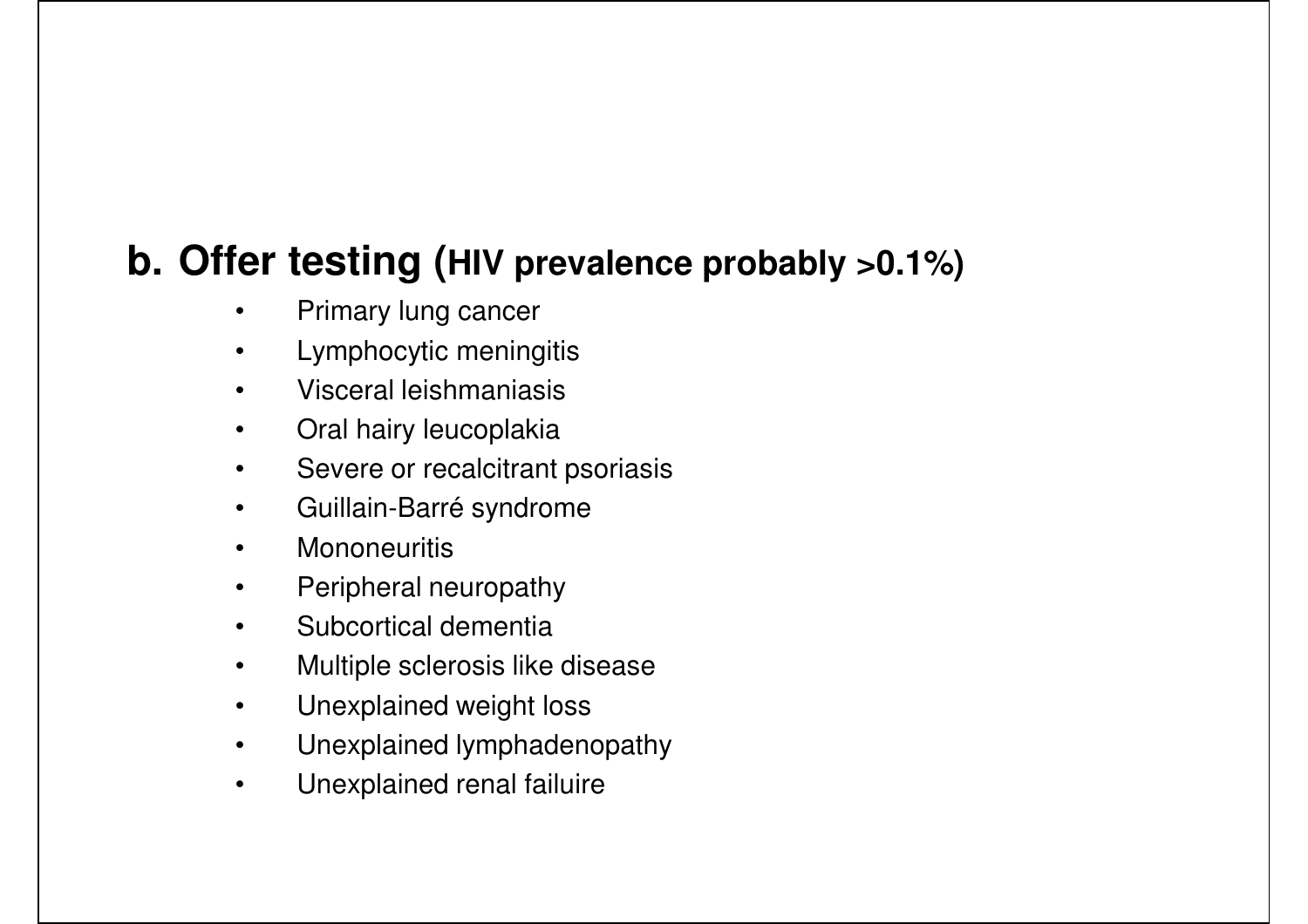### **Rationale**

#### –- Significant probability of being HIV-infected  $(>0.1\%)$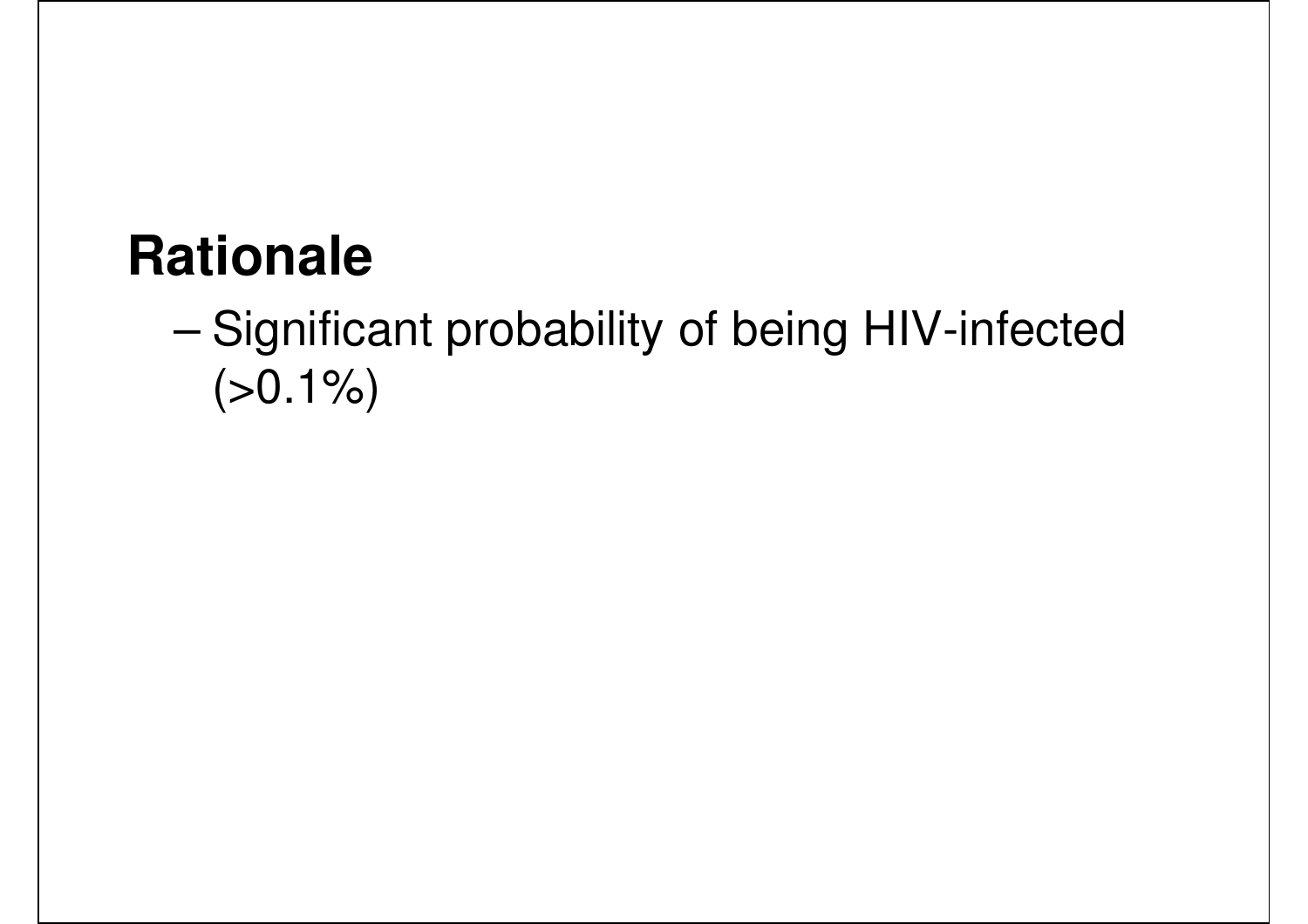### **3. Conditions where failure to diagnose HIV infection may have severe consequences for person's health**

- $\bullet$  Prior to initiating aggressive immuno-suppressive therapy
	- Malignancy
	- **Transplantation**
	- Auto-immune disease
- •Primary space occupying lesion of the brain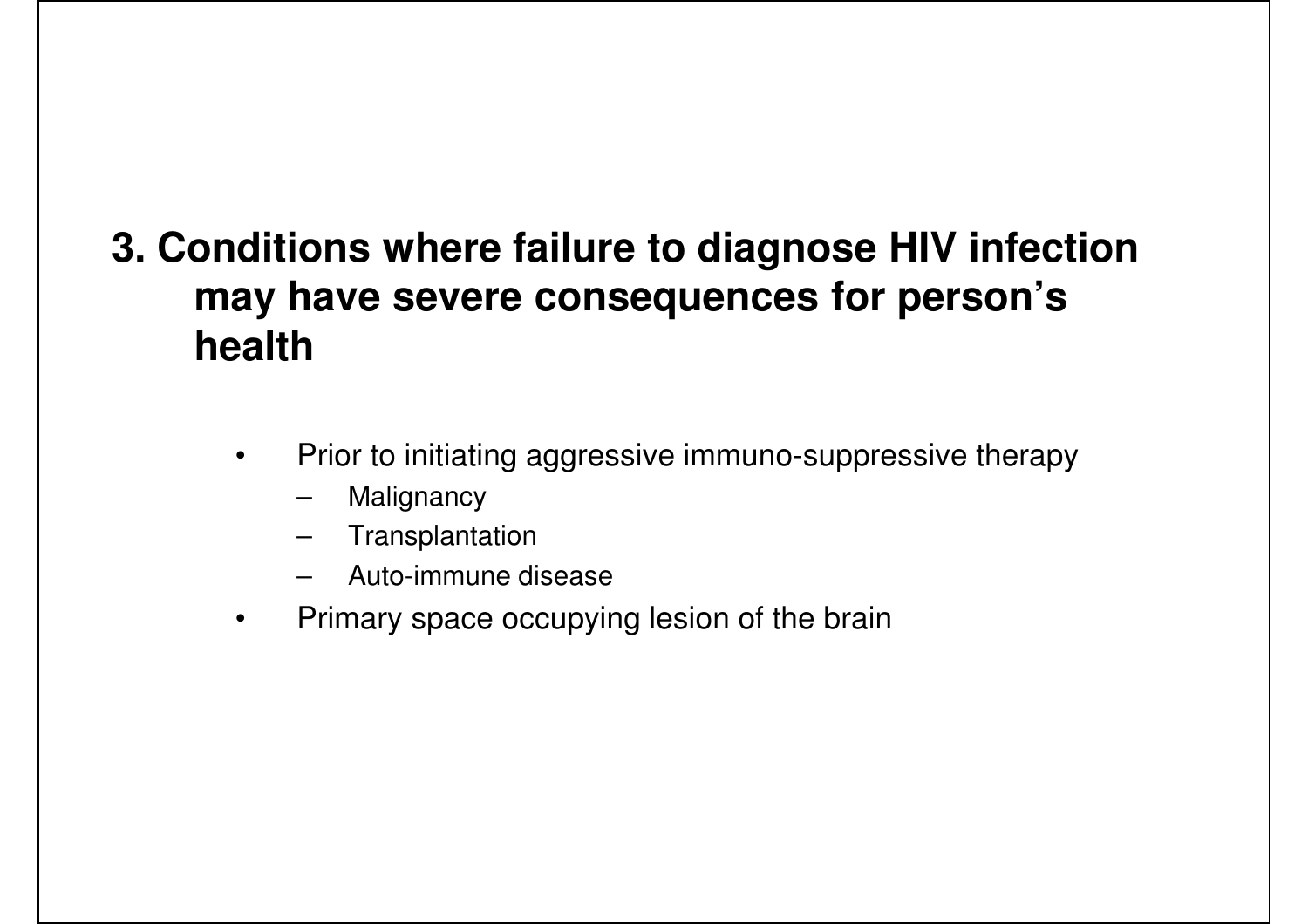### **Rationale**

- – Severe avoidable (iatrogenic) adverse outcomes for a person's health
- –Failure to diagnose HIV is sub-standard care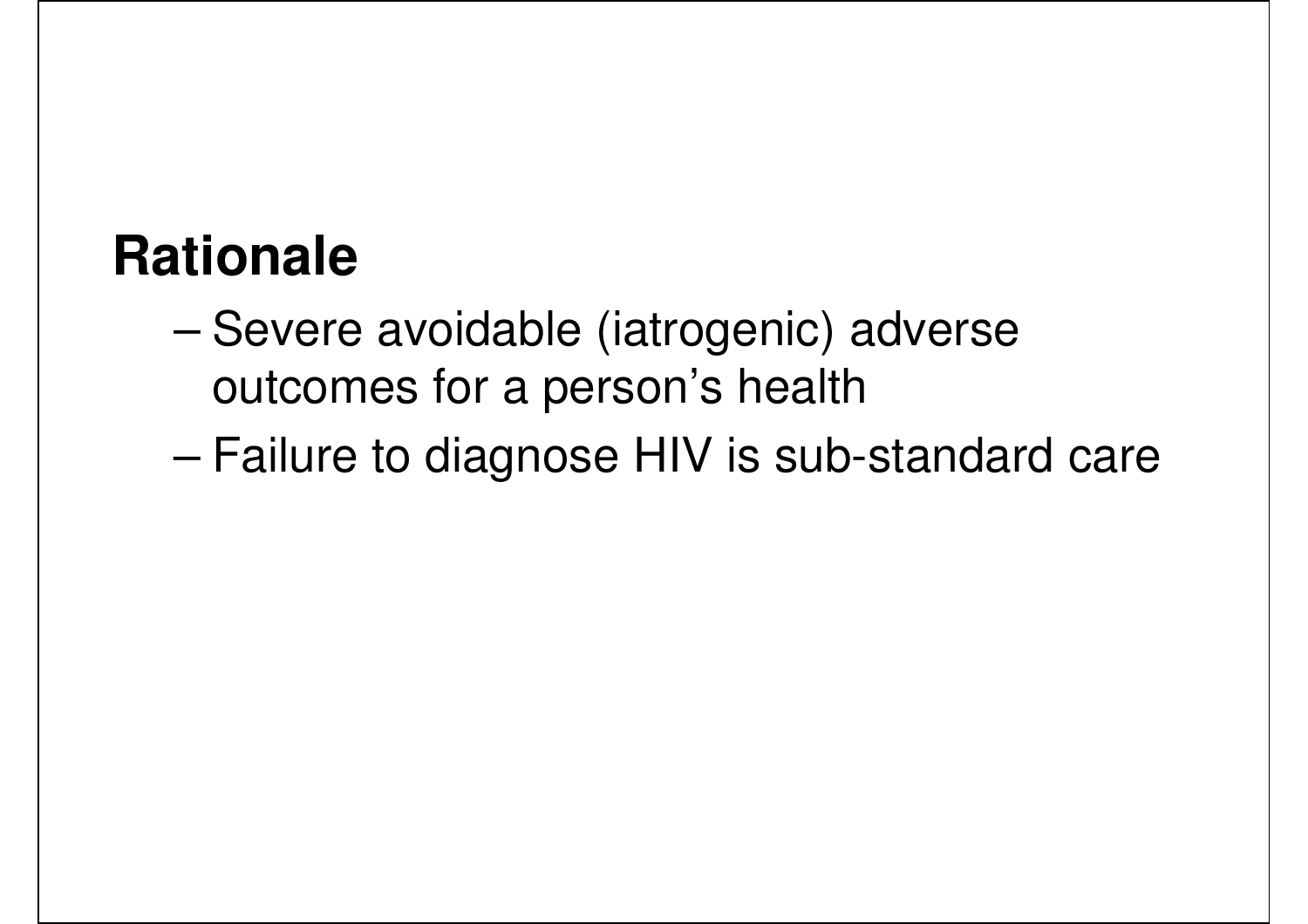### **Indicator conditions by specialty or setting**

- $\bullet$  Respiratory medicine
	- TB
	- Pneumocystis jiroveci
	- Recurrent pneumonia
- $\bullet$  Neurology
	- –Cerebral toxoplasmosis
	- Guillain-Barré syndrome–
	- –**Mononeuritis**
	- –Peripheral neuropathy
	- Subcortical dementia
	- Multiple sclerosis like disease–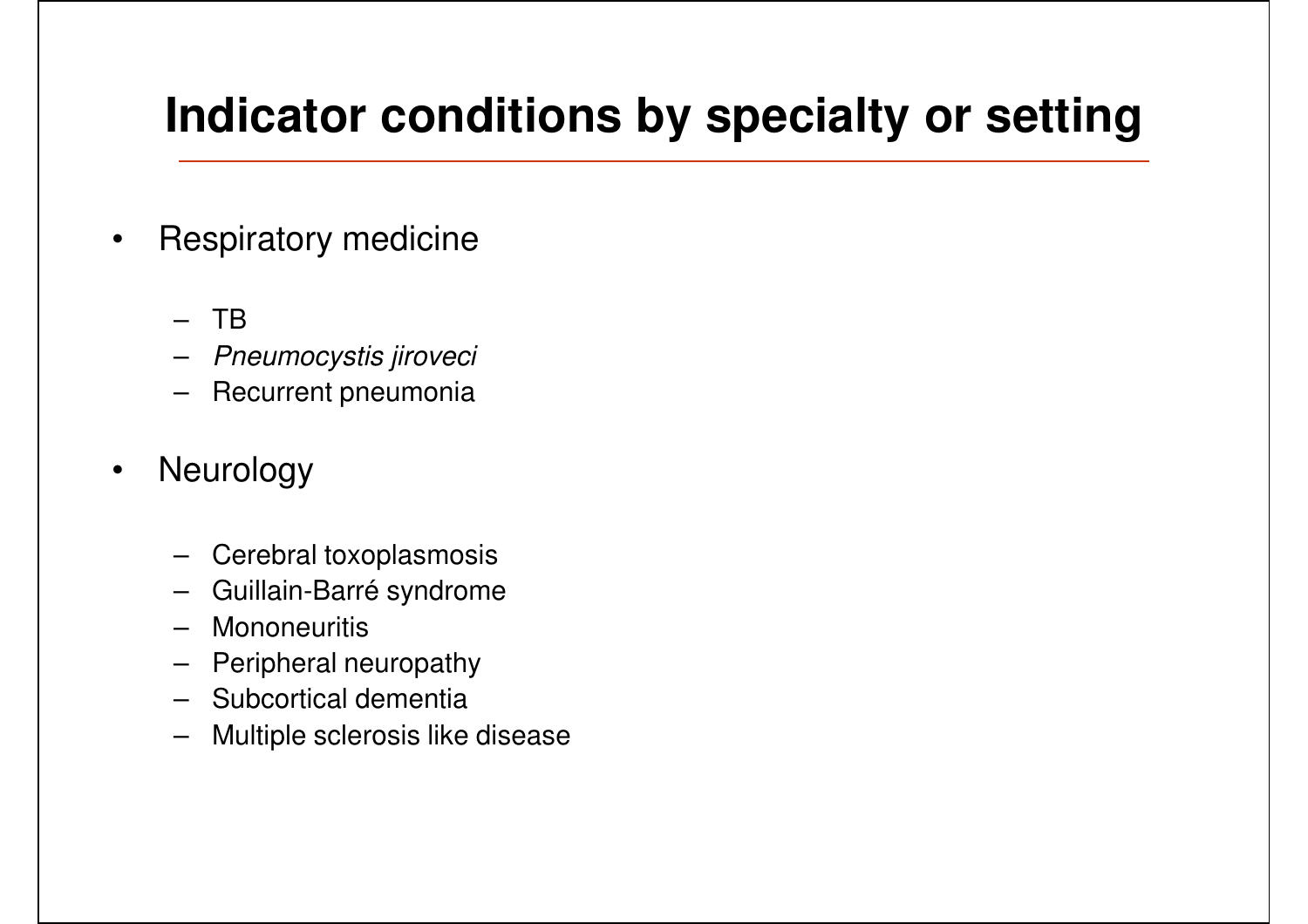- $\bullet$  Dermatology & venereology
	- –STI
	- –Kaposi's sarcoma
	- –Chronic HSV
	- Harnae zoei Herpes zoster
	- –Severe or recalcitrant psoriasis
	- –Seborrheic dermatitis or exanthema
- $\bullet$  Gastroenterology & hepatology
	- –Hepatitis B or C
	- Decophaneal I Oesophageal candidiasis
	- –Unexplained chronic diarrhoea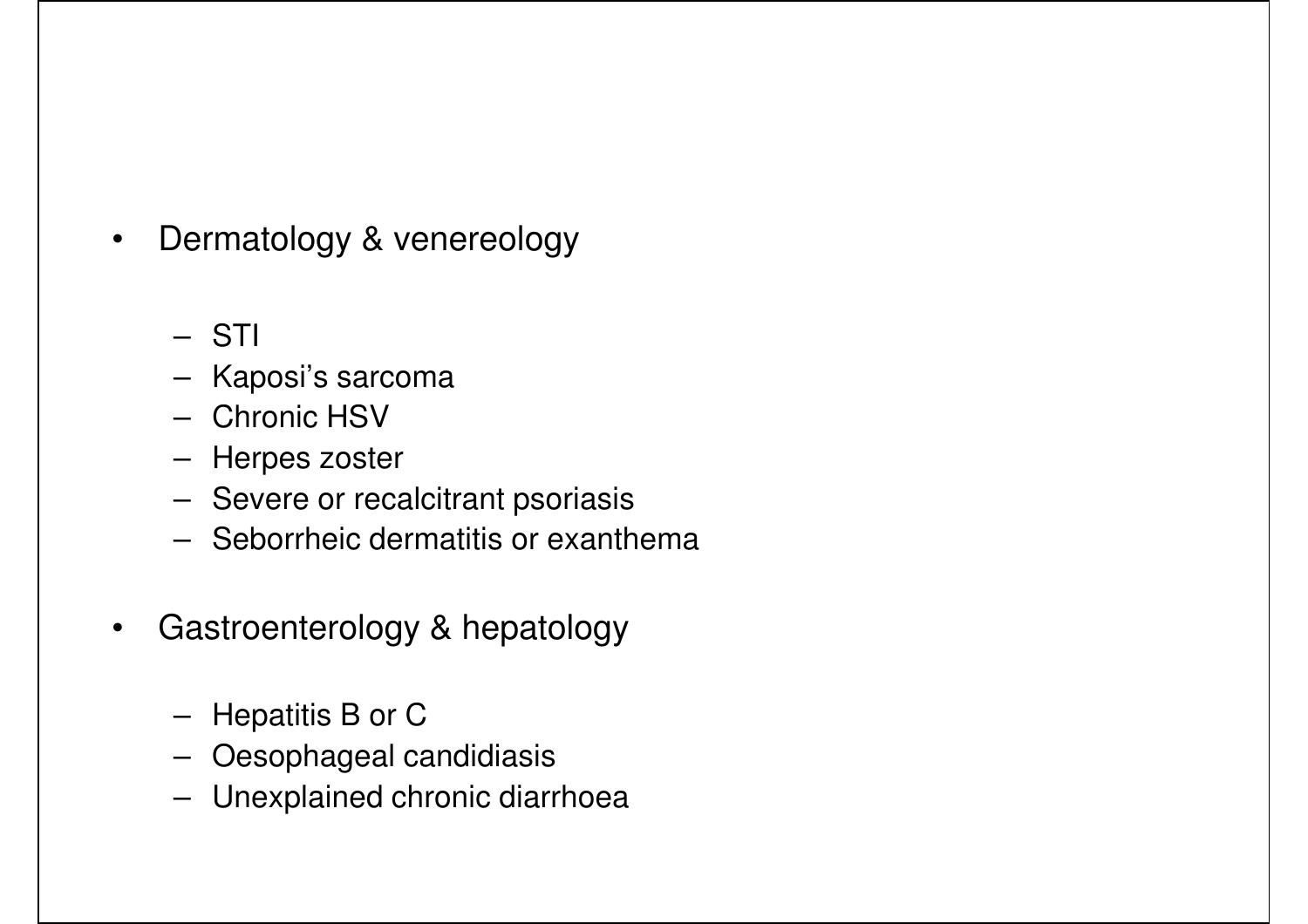- $\bullet$ **Oncology** 
	- –Lymphoma
	- –Anal cancer
	- –Kaposi's sarcoma
	- –Malignancy requiring immuno-suppressive therapy
- Gynaecology and obstetrics
	- –Cervical dysplasia
	- –Pregnancy
	- –STI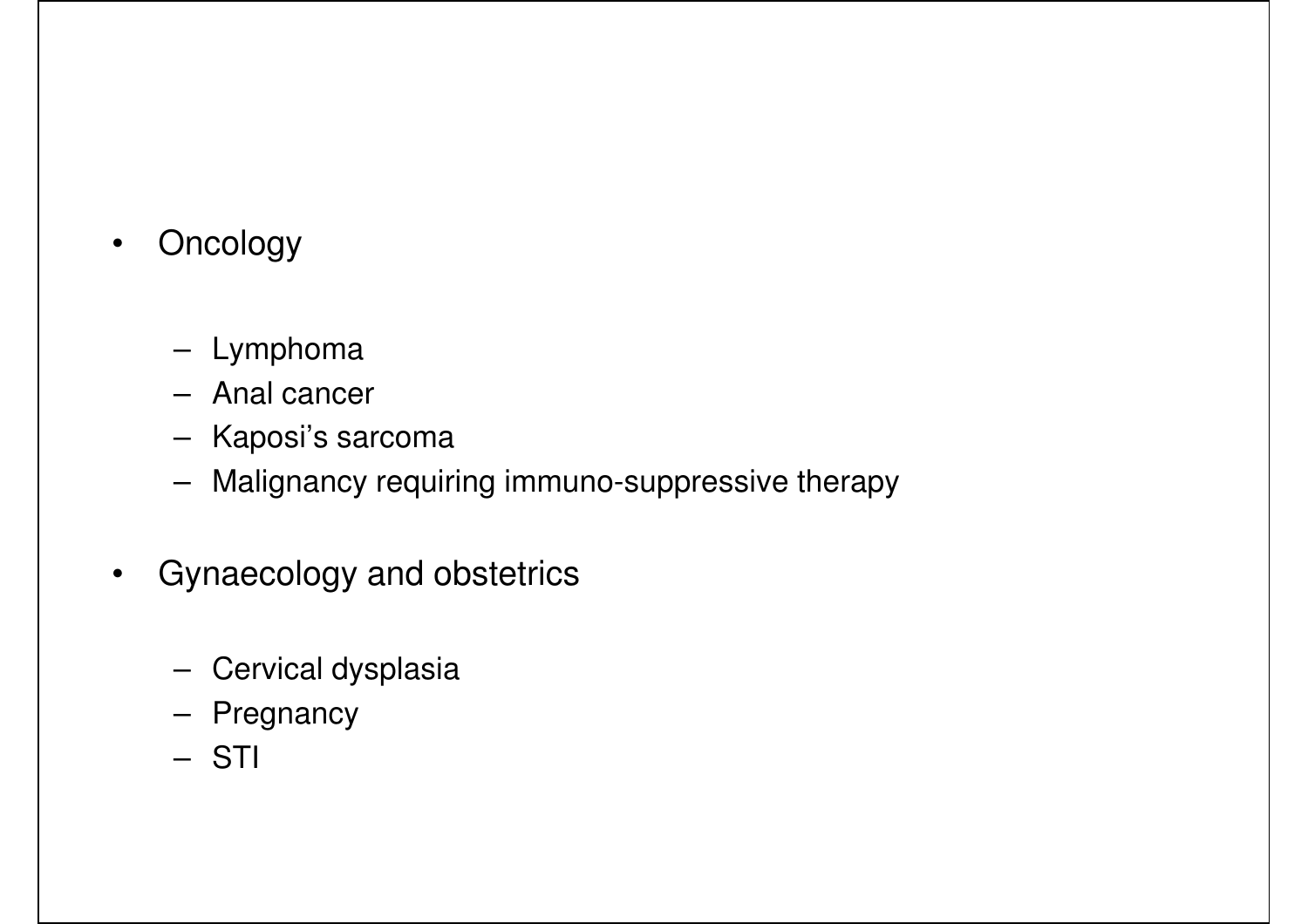- •**Dentists** 
	- –Oral candidiasis
	- –Oral hairy leukoplakia
	- –Oral Kaposi's sarcoma
- $\bullet$ Infectious diseases and general internal medicine

#### –TB

- –– Recurrent pneumonia
- –Unexplained weight loss
- –Unexplained lymphadenopathy
- –Unexplained chronic fever
- –Etc.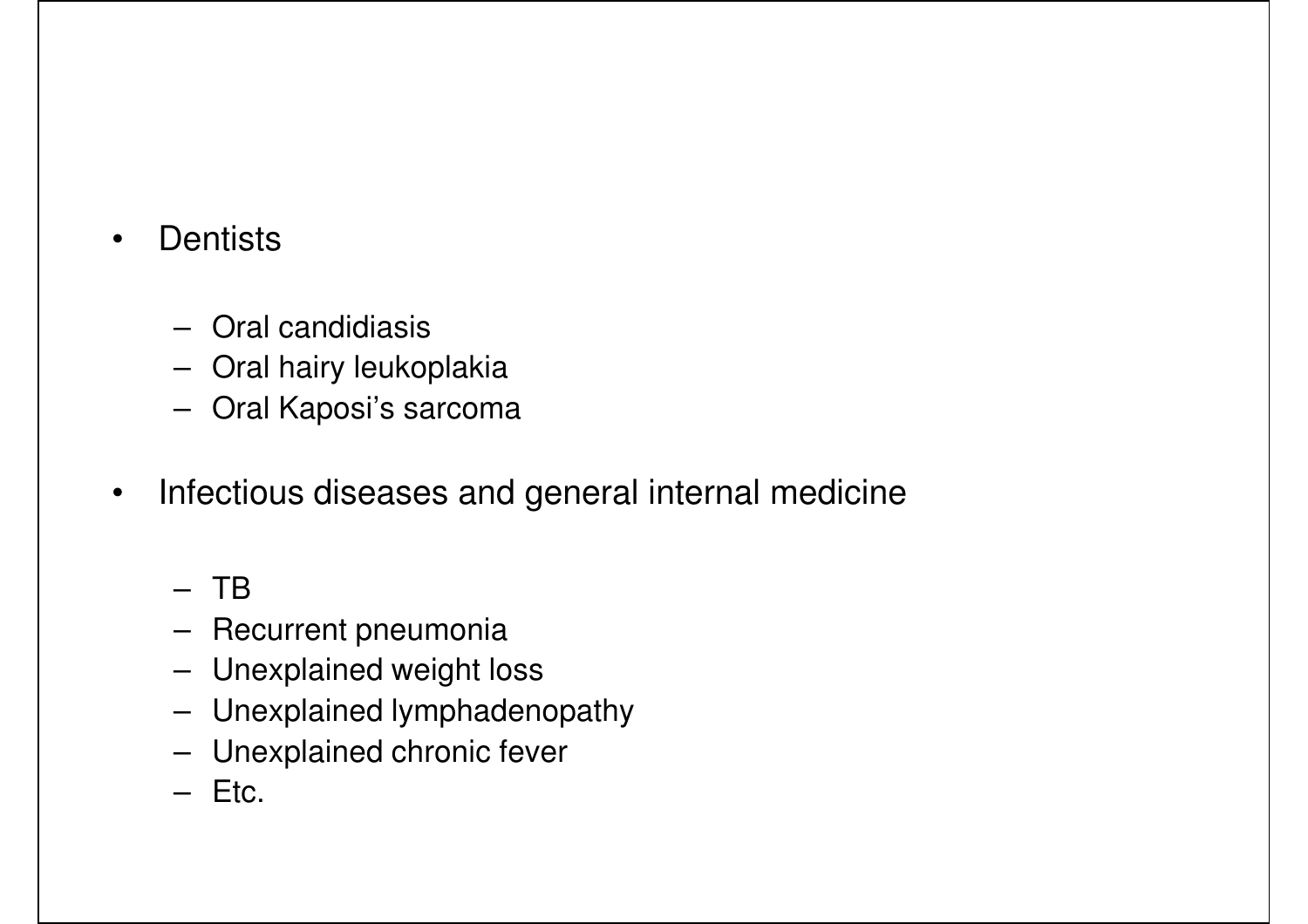- •Primary care physician (general practitioner)
- •Emergency department

**Any indicator condition**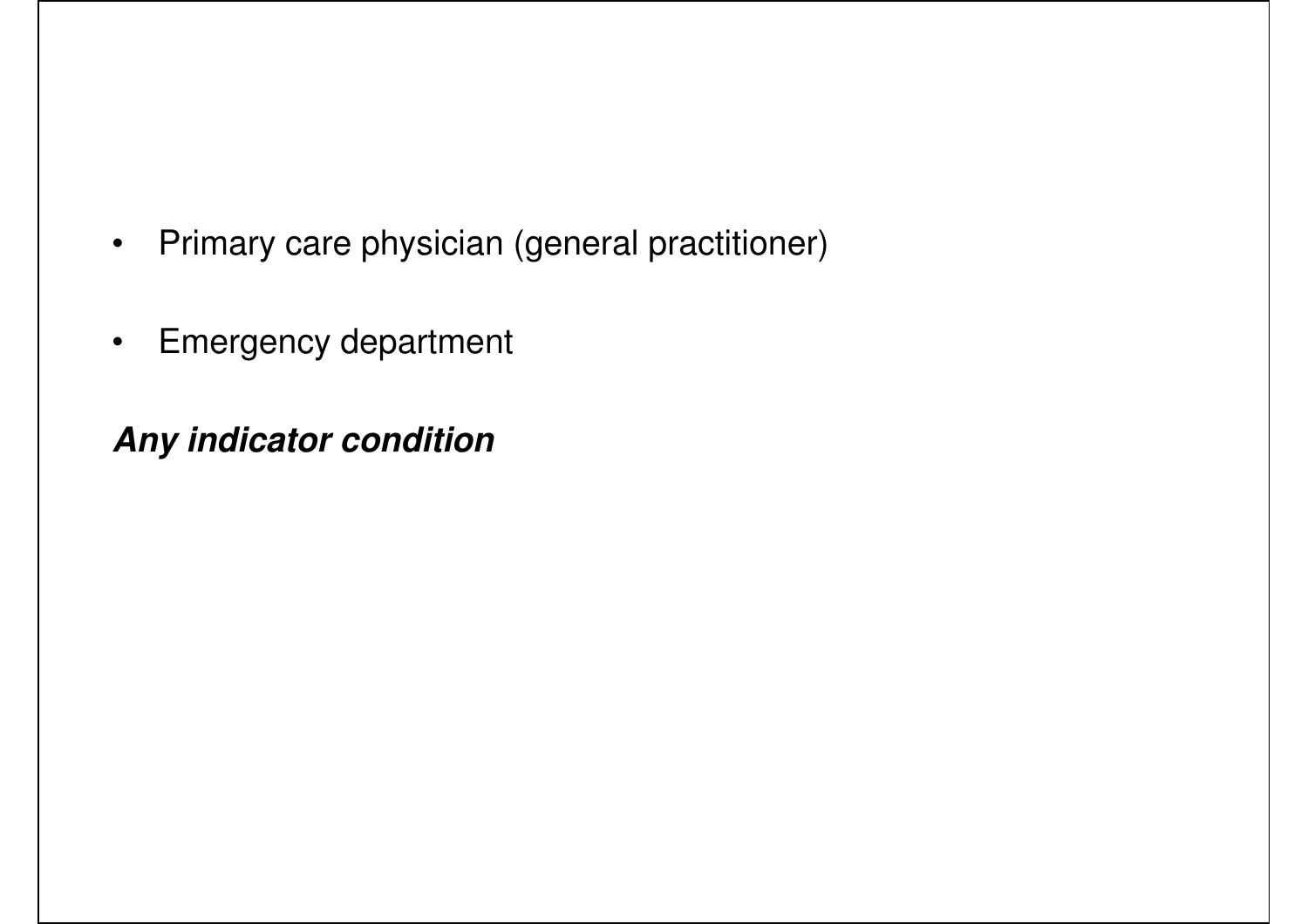### **Implementation of indicator condition (IC) guided HIV testing**

- Availability of HIV test kits and laboratory support
- Education and training of staff
	- –Recognising ICs
	- – How to offer a test
		- Within capacity of any doctor or trained nurse
		- Written consent unnecessary
		- Providing results
- Care pathways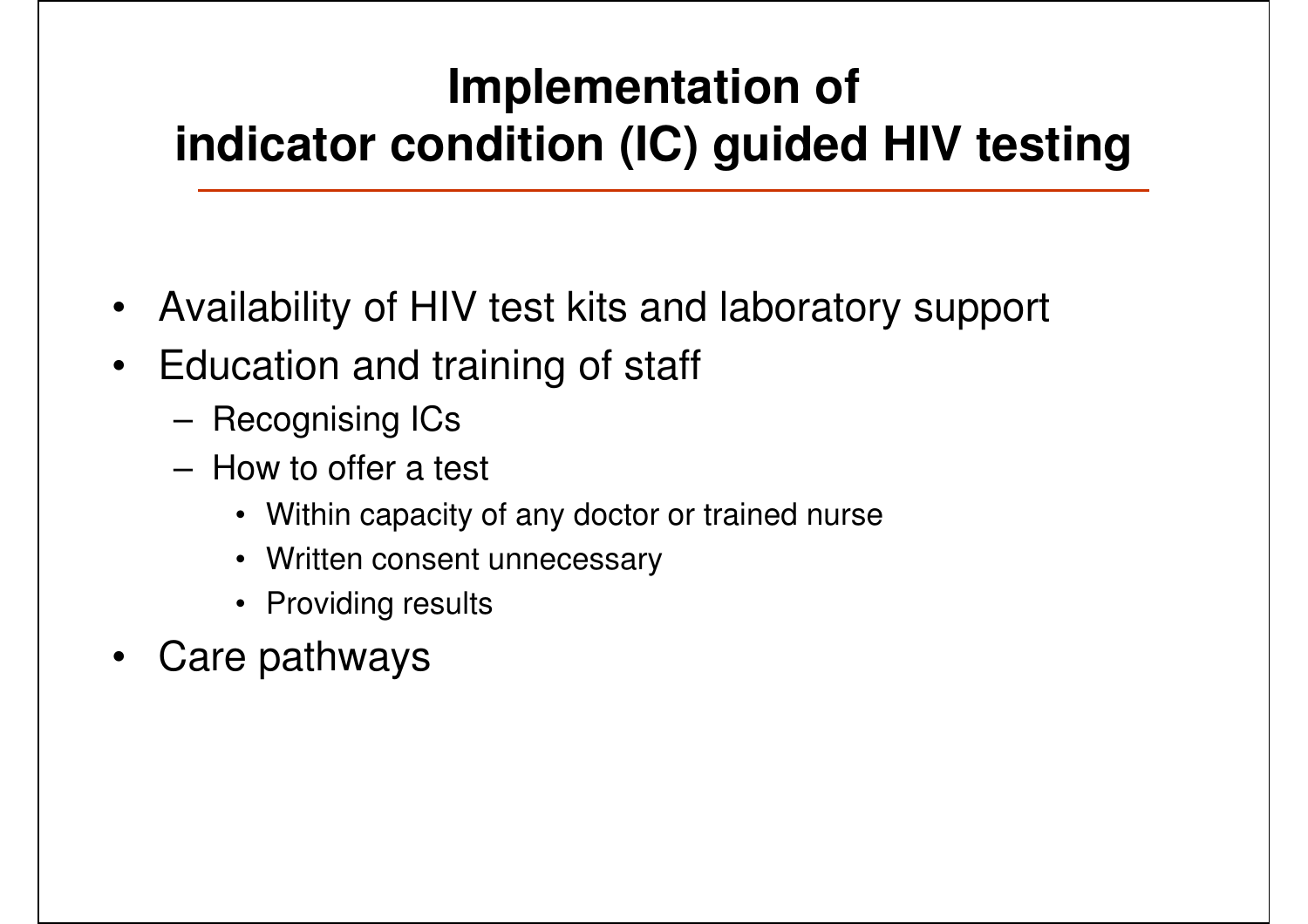### **Implementation objectives**

- – Guidelines
	- European
	- National
- – Postgraduate medical training programmes
	- Primary care physicians
	- Specialists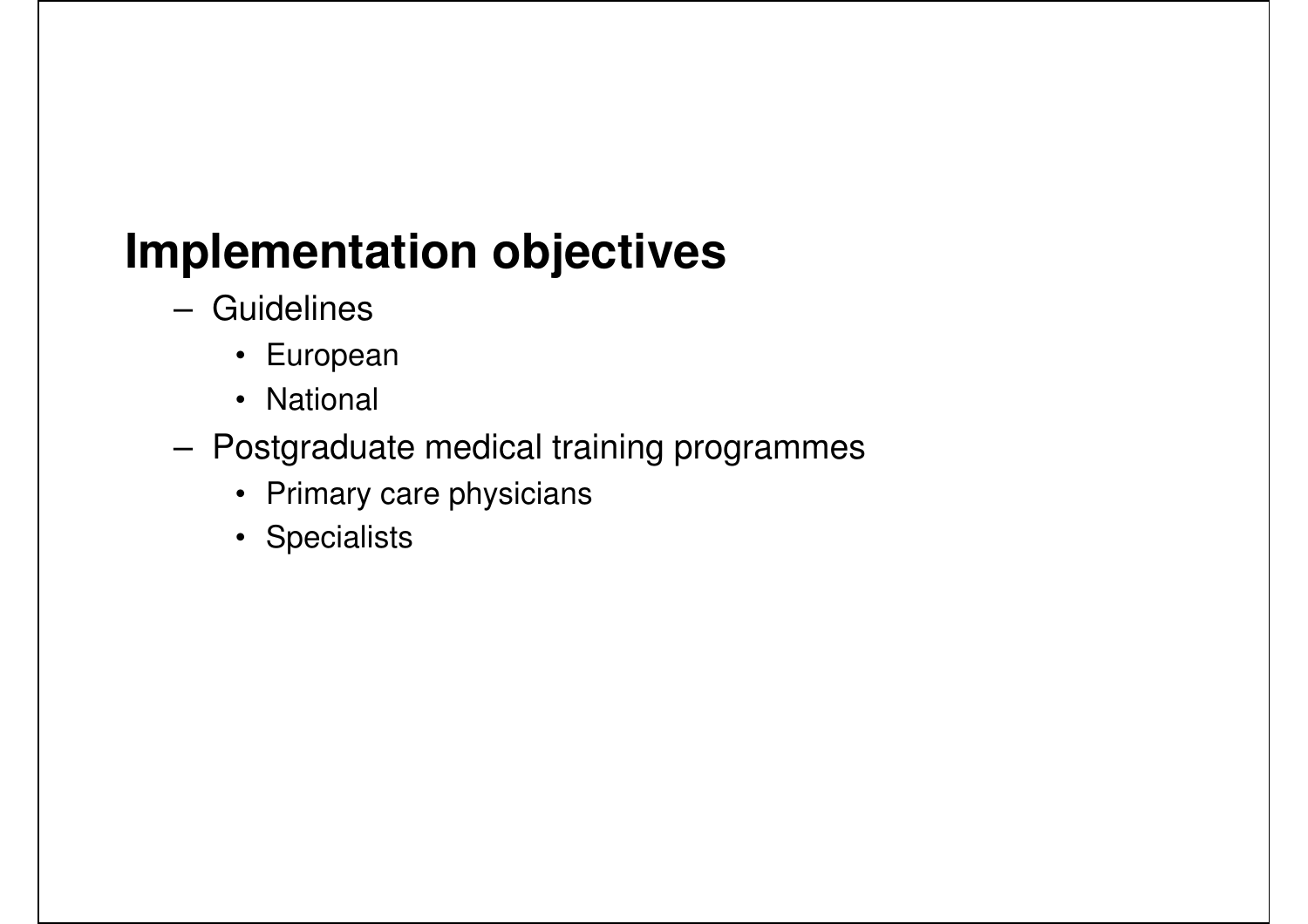### **Required to achieve objectives**

- – $-$  Support by healthcare policy makers
- –Support by medical professional bodies

**At European and national levels**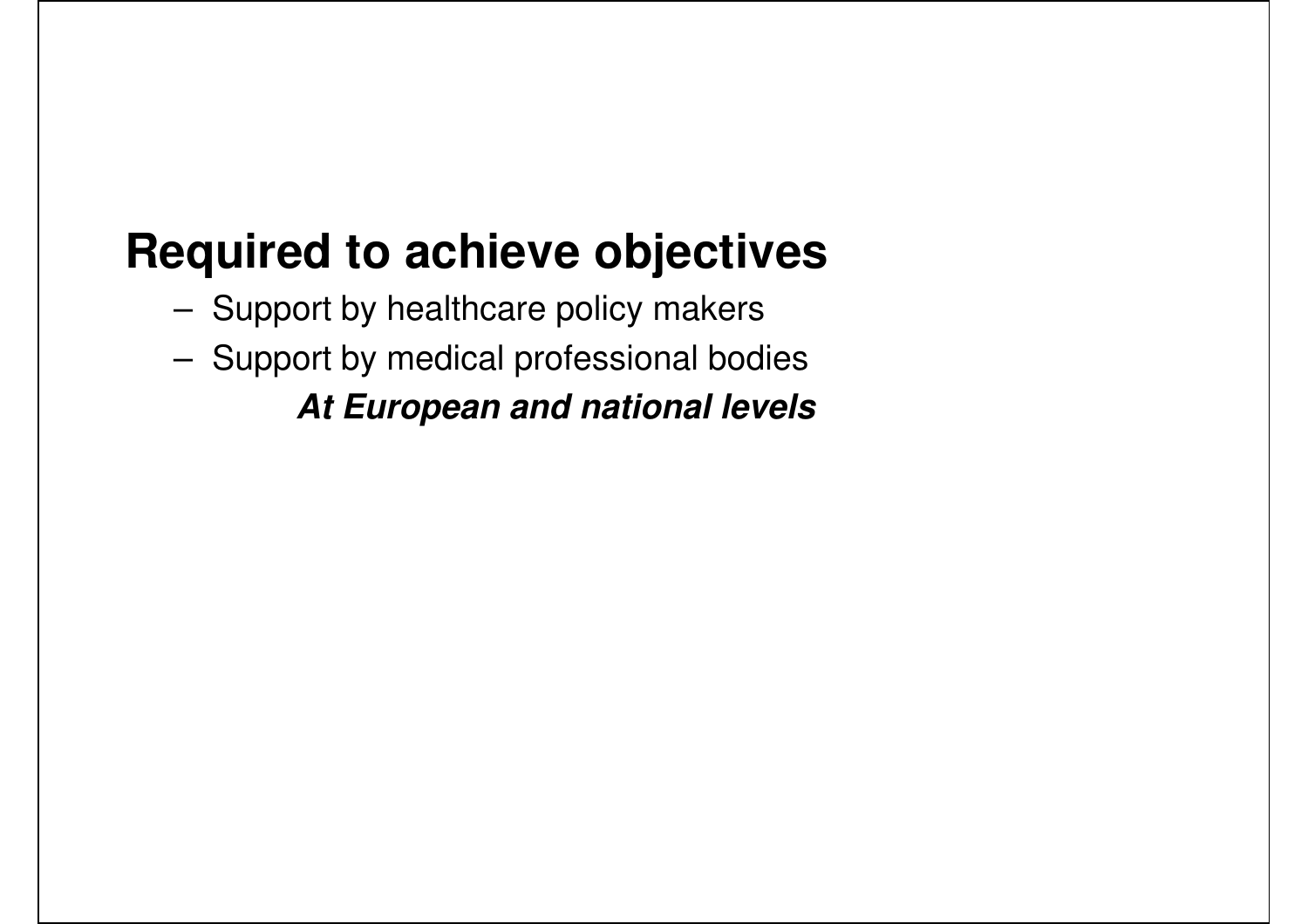## **Implementation tools**

- – $-$  Educational
	- Tailored to practice
	- Different languages
- and the state of the Audit and reporting
	- Audit (accepted IC) Number tested  $\prime$  number with IC
	- Reporting (probable IC) - Number tested positive  $/$  number with IC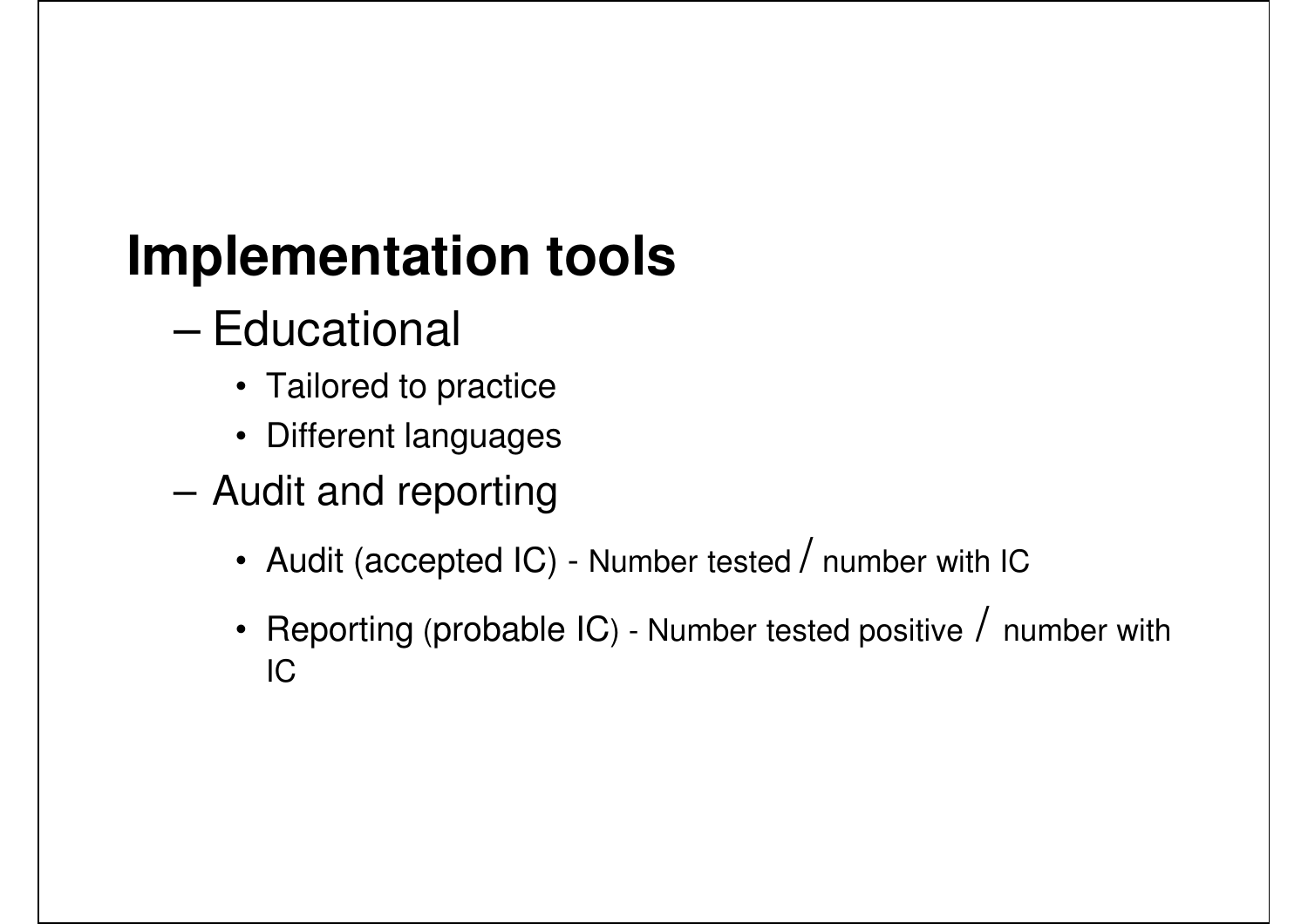# **Conclusion**

Indicator condition guided HIV testing is an important tool for diagnosing HIV earlier.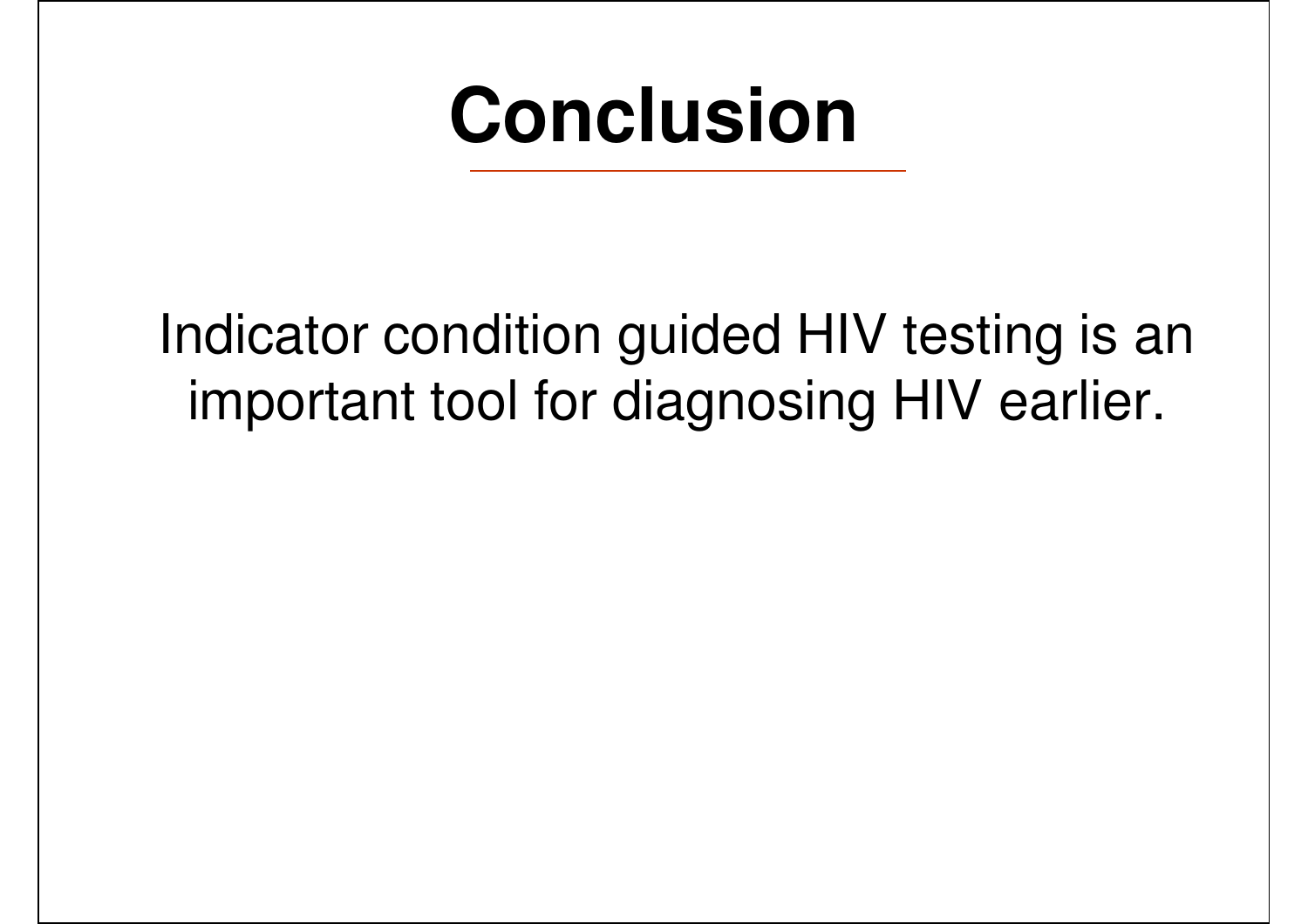### Draft document on website (<u>www.hiveurope.eu</u> ) For comments by 14 April to Dorthe Raben (dra@cphiv.dk)



#### **HIV** Indicator **Conditions:**

Guidance for Implementing Routine HIV testing in Adults